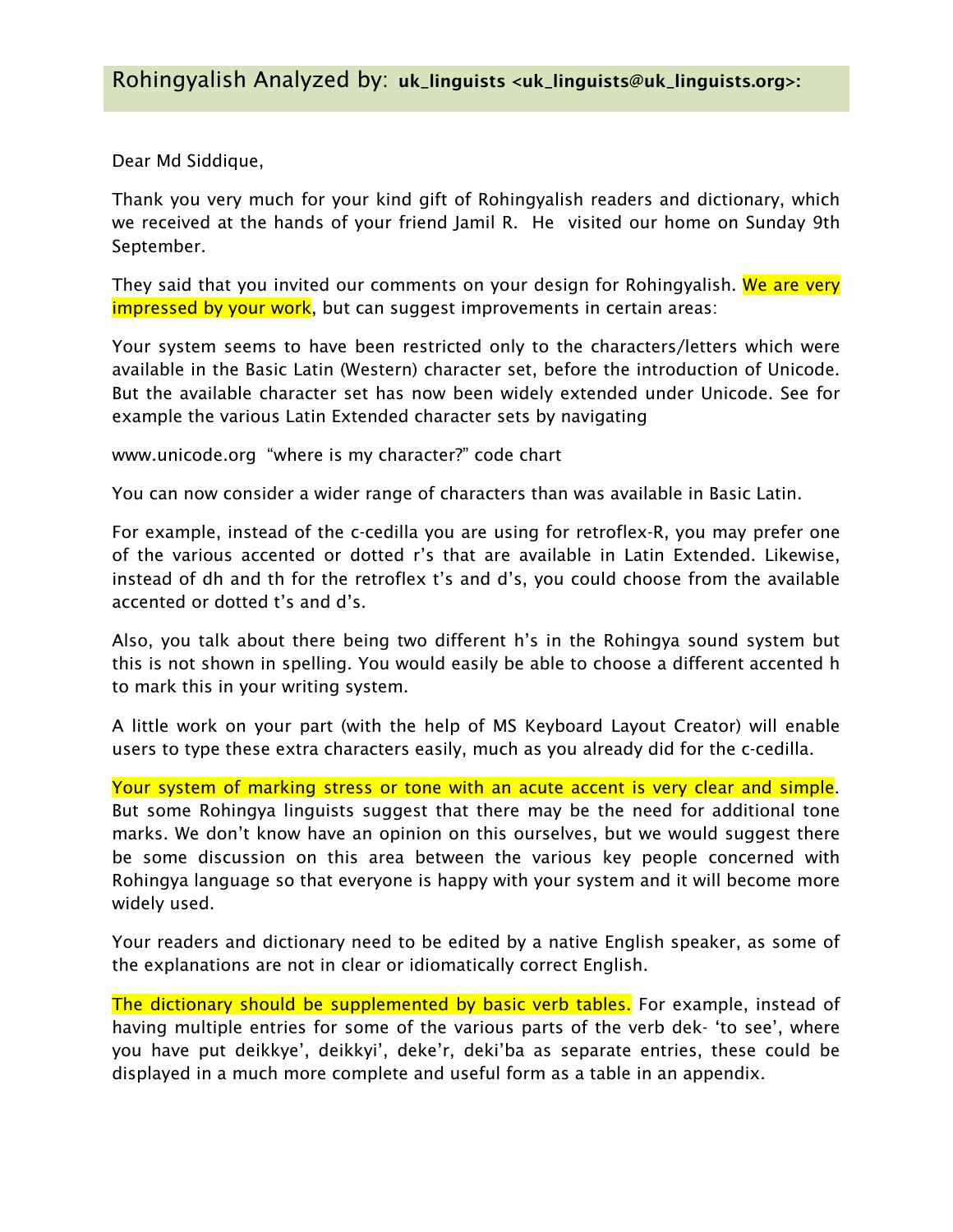Not everyone we have spoken with is happy with the name 'Rohingyalish'. We suggest some community consensus could be achieved by inviting suggestions for alternative names. Maybe at the end no better name will be found, but wider agreement should result merely by being open to suggestions.

Any changes to your character set (alphabet) would not mean that your work has to be redone. Upgrade can be achieved by a simple 'find and replace' in a very short time.

We believe your Rohingyalish system deserves wide acceptance and should be developed. However, this should not in our view prevent an Arabic-based writing system from being used alongside Rohingyalish, as the two systems will serve different sections of Rohingya society.

We are very happy to help you in any way we can be of service.

Regards,

UK Linguists

London